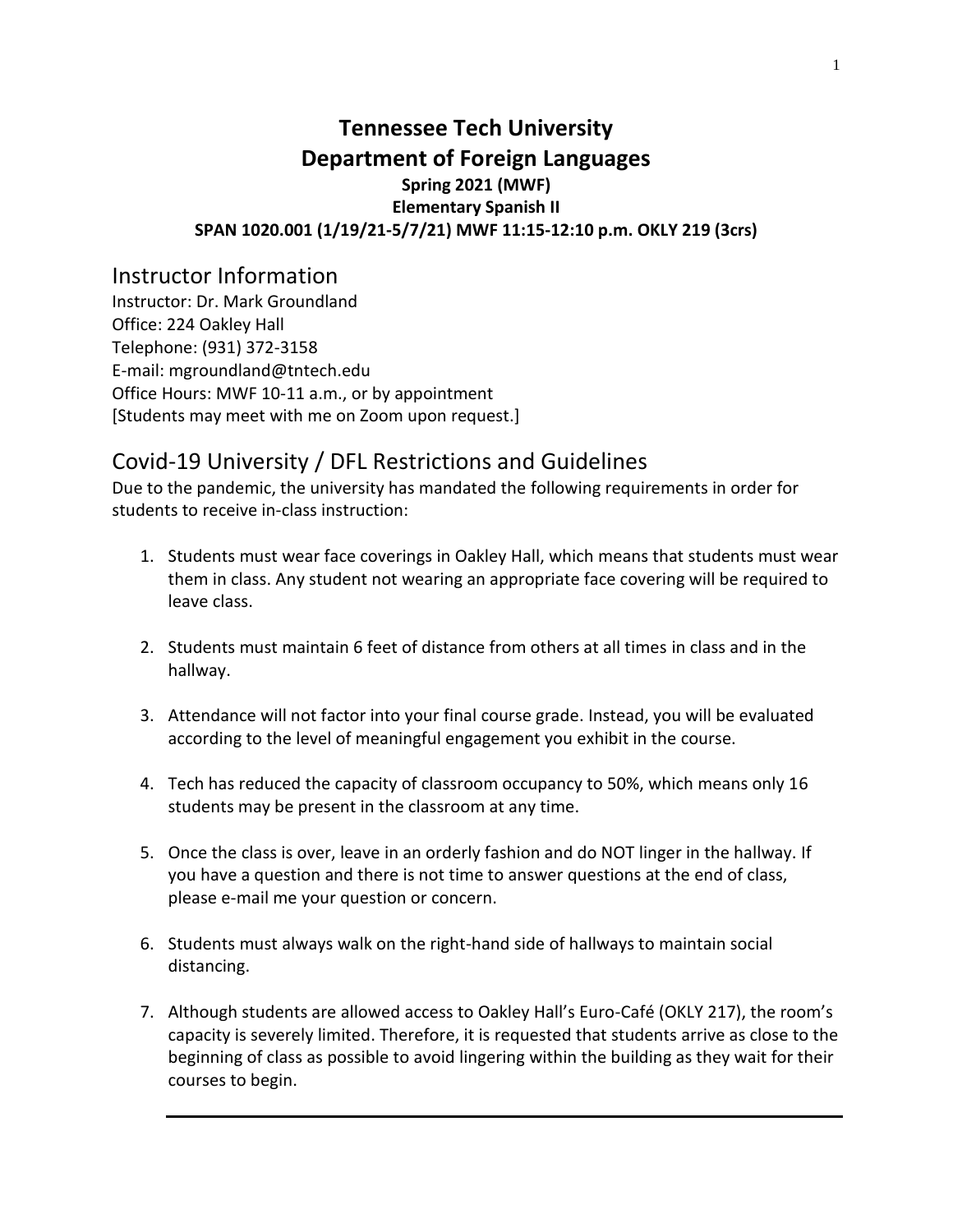- 8. A student displaying any symptoms of COVID-19 is expected to self-quarantine immediately, in an off-campus residence if possible, and call Health Services at 931-372-3320 to arrange for medical care and/or COVID-19 testing or to seek medical care and/or COVID-19 testing off campus.
- 9. A student awaiting the results of a COVID-19 test will be required to self-quarantine, in an off-campus residence if possible, until the results are reported.
- 10. Students who test positive for COVID-19 must remain in quarantine, in an off-campus residence if possible, until Health Services releases the student to return to class.
- 11. Students will direct all requests for excuses for class absences related to COVID-19, regardless of where the COVID-19 testing is performed, to Health Services.
- 12. Based on Health Services' recommendations, Student Affairs will provide notifications to faculty members of student absences and the expected length of the absence. No health related information may be released in this notice.

# Course Information

## **Prerequisites**

SPAN 1010 or permission of instructor.

# Required Texts

- Blanco, José A. and Philip R. Donley. Vistas: Introducción a la lengua española. 6<sup>th</sup> ed. Boston: Vista Higher Learning, 2020.
- Online Maestro WEB-SAM account that accompanies Vistas (6<sup>th</sup> edition). The passcodes are included if you buy the text NEW. If you buy the text USED, your passcodes for WEBSAM are sold separately in the bookstore. You may also purchase access to WEB-SAM online by going to [Online Store.](http://vistahigherlearning.com/store/tntech.htm/)

## Also Recommended

Three-ring notebook for 81/2 by 11" paper size in which all papers are to be kept in chronological order, with six divisions labeled:

- 1. Apuntes (notes) y Ejercicios en clase: This section is for notes written in and outside of class and for exercises done in class
- 2. Hojas de la clase (Papers from class): This section is for extra papers distributed by your professor in class.
- 3. Cultura (Culture): This section is for notes taken in and outside of class on different cultural elements of the Hispanic World as well as your own comparisons of them to North American culture.
- 4. Exámenes (Exams): All of your exams are to be placed in this section.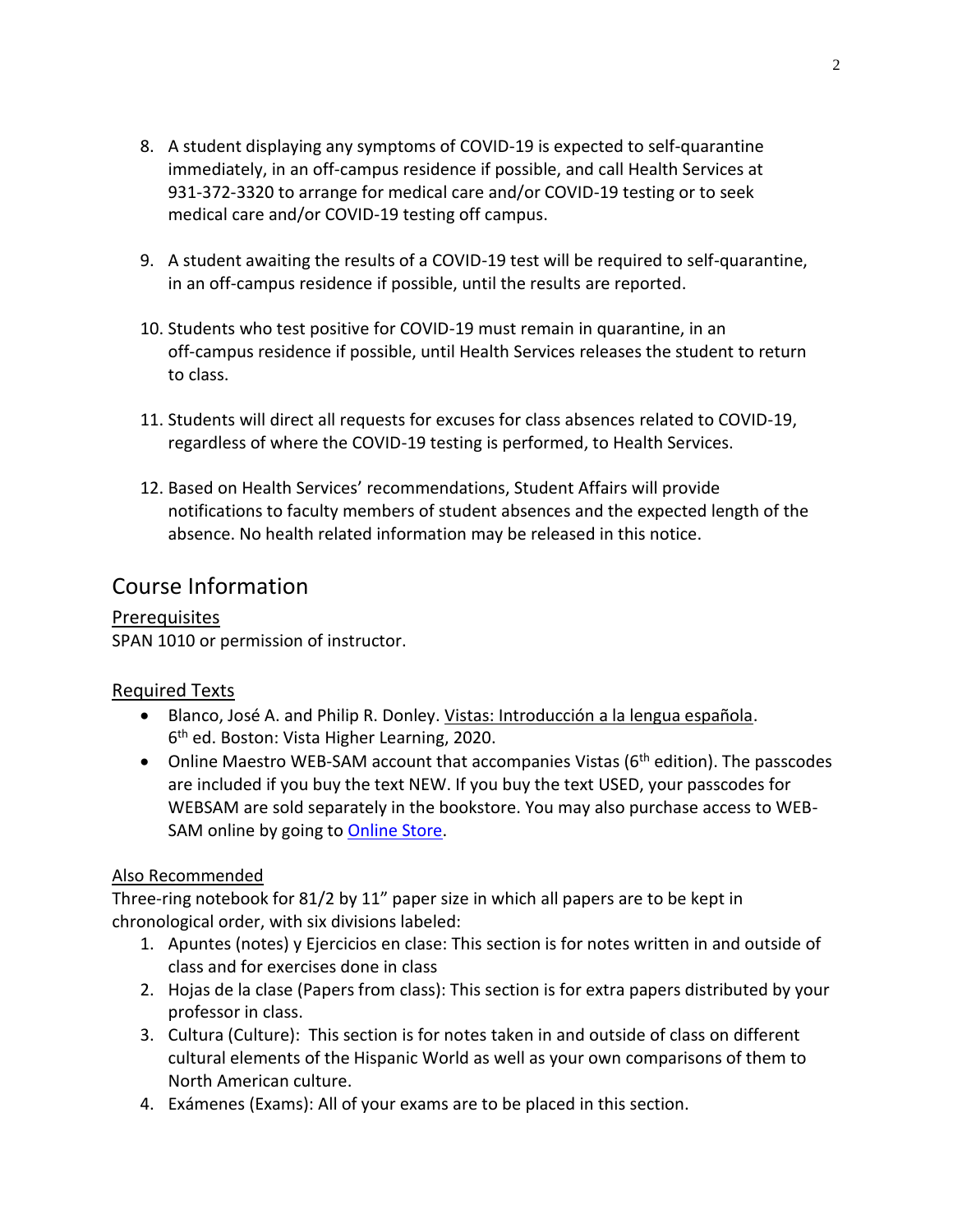- 5. Vocabulario (Vocabulary): This section is for vocabulary learned in and outside of class. The student should make thematic categories for the vocabulary words, not randomly write them out.
- 6. Verbos (Verbs): The student is expected create divisions in which he/she should conjugate regular (-ar, -er, -ir) verbs, irregular verbs, and stem-changing (e $\rightarrow$ ie, o→ue, e→i) verbs as they are learned in class.

## Recommended Resource

Spanish / English dictionary

# Course description

SPAN 1020—Elementary Spanish II (Lec. 3. Credit 3.)

Elementary Spanish II continues to teach the essentials of Spanish, developing listening and reading comprehension, oral and written communication, and cultural understanding.

# Student Learning Outcomes

Upon completion of this course, students will

- Understand most written and spoken Spanish selected for beginning learners [Communication: Interpretive (Listen, Read/View)];
- Speak and write in simple sentences with minor grammatical errors that do not impede communication [Communication: Interpersonal (Speak, Write, Listen)] [Communication: Presentational (Speak, Write, Listen)];
- Speak with pronunciation sufficiently accurate so as not to impede communication [Communication: Presentational (Speak, Listen, Read/View)];
- Ask and answer oral and written questions related to familiar topics, such as personal information, vacations, daily activities, shopping, food and drink, social events, health and technology

[Communication: Interpersonal (Speak, Write, Listen, Read/View)];

- Describe people, places, and things in the present and past [Communication: Presentational (Speak, Write, Listen, Read/View)];
- Converse on an elementary level, observing basic courtesy requirements and social demands of the culture

[Communication: Interpersonal (Speak, Listen, Read/View)]

# Methodology

The course is taught using the communicative approach, within the confines of the COVID guidelines. This means that we USE the Spanish studied by the students at home in meaningful, real-life contexts in the classroom. A variety of teaching techniques and formats are employed to optimize the students' use of Spanish in class, such as TPR (Total Physical Response), group work (involving conversations, role playing, and grammar and vocabulary exercises), audio and visual exercises, brief grammar reviews, and assigned work from the online Website.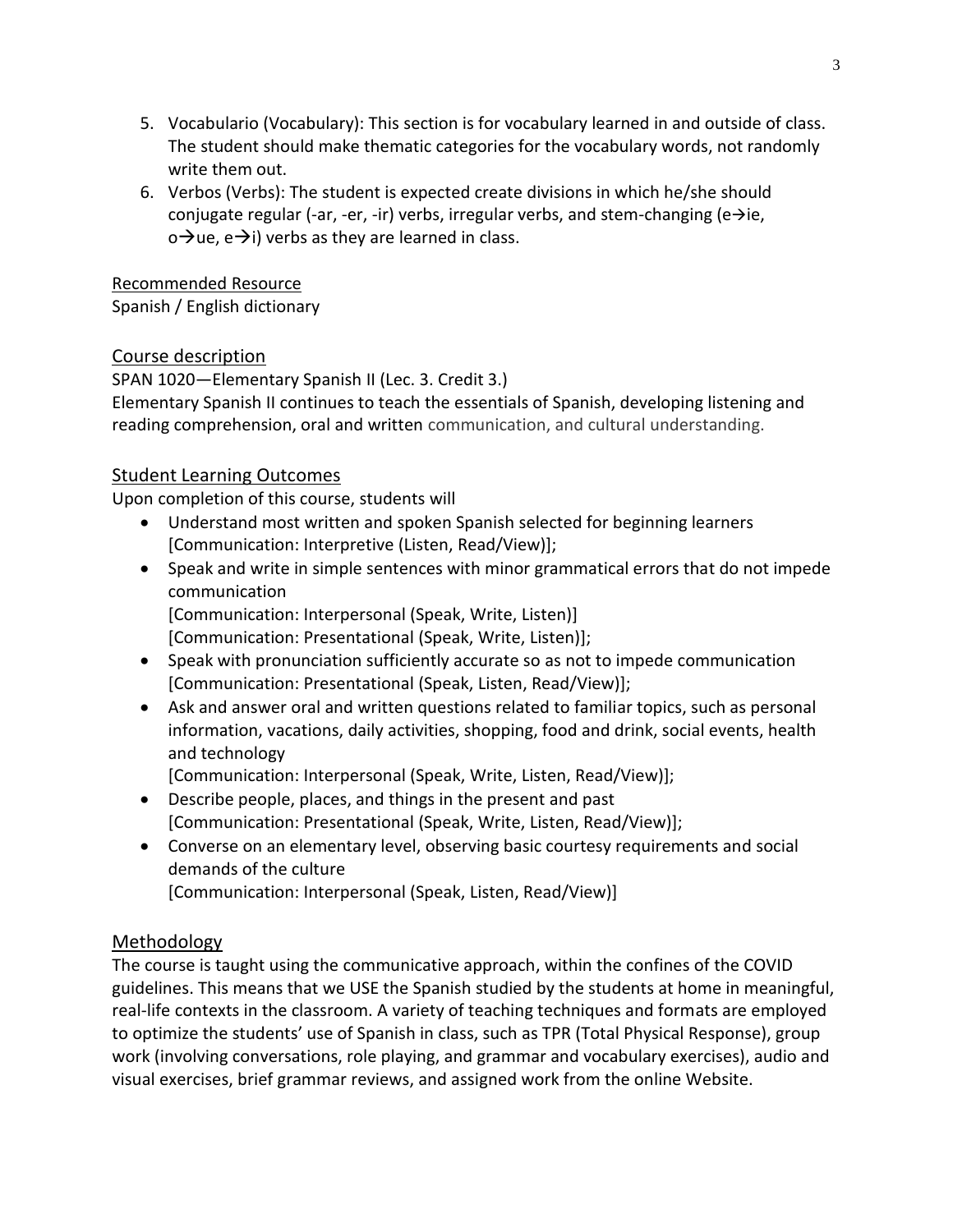This is a Spanish language course. The professor and the students will speak only Spanish in class.

### Topics

A detailed listing of vocabulary and grammar topics can be found in the Schedule of Assignments at the end of this syllabus.

#### Evaluation

The following grade criteria will be used to determine the final grades for this course: A: 90-100 B: 80-89 C: 70-79 D: 60-69 F: 59 and below

#### GRADING BREAKDOWN: The course grade will be determined as follows:

(3) Exams = 45% (3) Participation = 15% Oral conversation = 5% WEB-SAM online activities / other homework = 9% (2) Compositions = 6% Final exam = 20%

#### Exams

Each 55-minute exam will cover all assigned material and will be given as indicated in the course calendar.

#### Participation

Each student is expected to participate actively in each class and to keep up with the online homework in Web-SAM. There are three (3) participation grades, each given with the graded exam. See explanation sheet on grading participation. While there is no absentee policy due to the COVID-19 pandemic, unexcused absences WILL factor into the participation grade. Therefore, it is imperative that students communicate with the professor in a timely manner about their absences.

#### Oral Conversation

Conversations will be held in groups of two at the end of the semester. Each group will be aware of five possible scenarios from which one will be randomly chosen. After each conversation, the instructor may ask additional questions. Note: This is a conversation and should NOT be memorized.

#### WEB-SAM online activities / Other homework

Your instructor will assign homework almost daily from the online WEB-SAM system. It is essential that students review, correct, and understand their mistakes; this process is an essential one when learning any subject. Students must complete the exercises in a timely manner, according to the attached class calendar.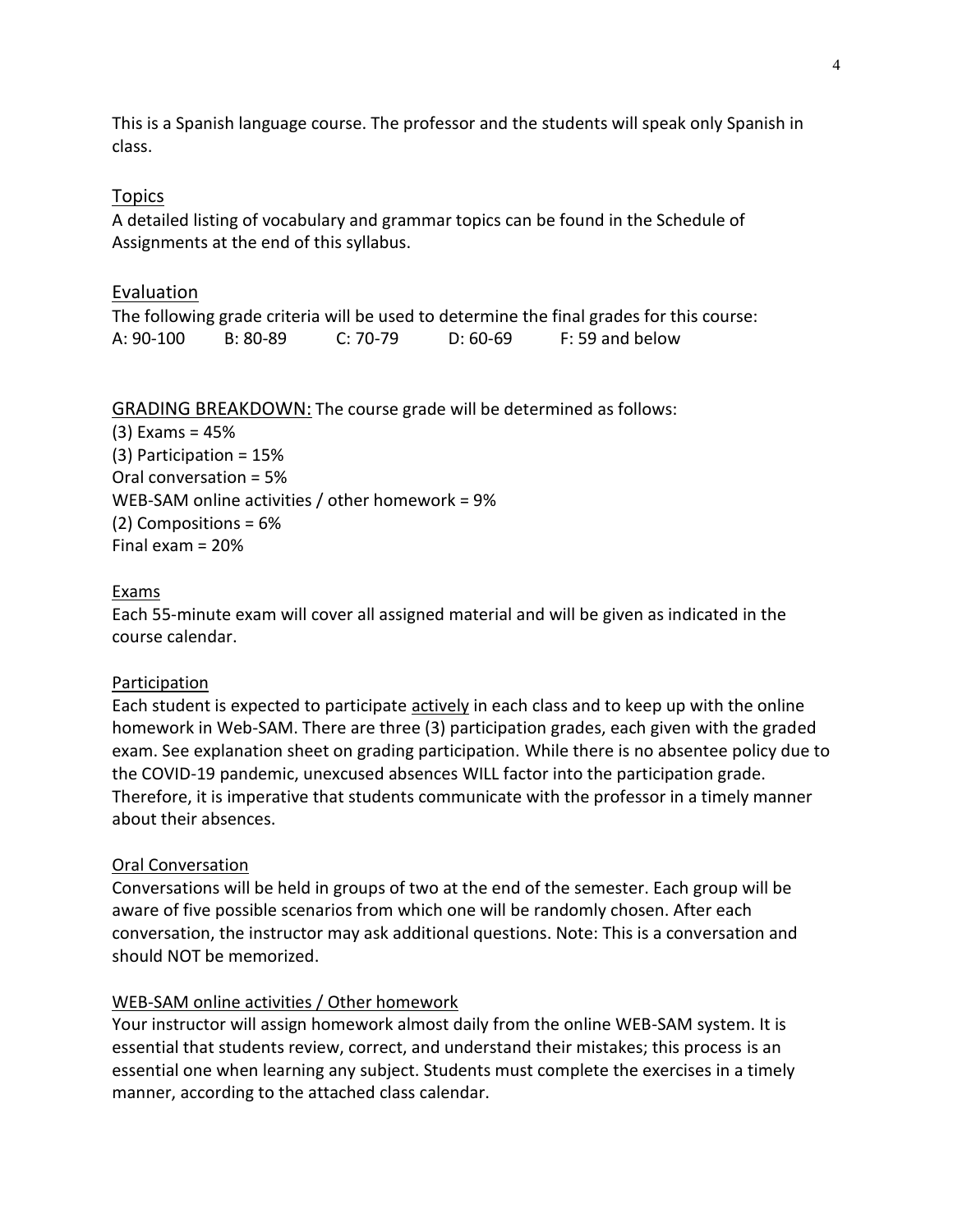### **There is a question box within the system for you to use. Students are encouraged to ask their questions or state their concerns within the feedback box in Web-SAM.**

It is best NOT to use Explorer, but rather Chrome or another search engine.

The Lab Manual section of WEB-SAM is crucial because it offers the students listening and speaking exercises outside of the classroom. Students must complete the exercises in a timely manner, according to the attached class calendar. If the professor discovers that the student has recorded nothing on any recording exercise, s/he will receive a 0 for the assignment.

Students will receive a grade for the overall Work Book section of WEB-SAM activities and a separate grade for the Lab Manual section every week. See calendar. Students will receive full credit when scoring a 60 or above in each exercise.

Pop quizzes will be given at the instructor's discretion and calculated into this section of the grades.

#### Compositions

Each composition—there are two (2) during the semester—must be submitted by the due date and typed (using a computer) and double-spaced. Students will know the topic at least one week in advance. **Students must do their own work**, which means using only the Spanish learned in class. Points will be deducted for each grammar structure not covered in class. Students will be able to revise their compositions for a better grade.

#### Final exam

The final exam will cover all material learned during the semester and given according to the university's schedule.

### University Plagiarism Policy

**"Plagiarism.** When you use (for example, quote or even summarize or paraphrase) someone else's media, words, data, ideas, or other works, you must cite your source. You should be especially careful to avoid plagiarizing Internet sources (for example, e-mail, chat rooms, Web sites, or discussion groups). It does not matter whether you borrow material from print sources, from the Internet, from on-line data bases, or from interviews. Failure to cite your source is plagiarism. Students who plagiarize may receive an "F" or a "0" for the assignment, or an "F" for the course" (*TTU Student Handbook*)

#### Attendance

Attendance is mandatory in this course. While the absentee policy has been suspended this semester due to the COVID pandemic, it is still extremely important to attend class and complete your online assignments in a timely manner. Students will be successful if they regularly come prepared to class. The opposite is also true…